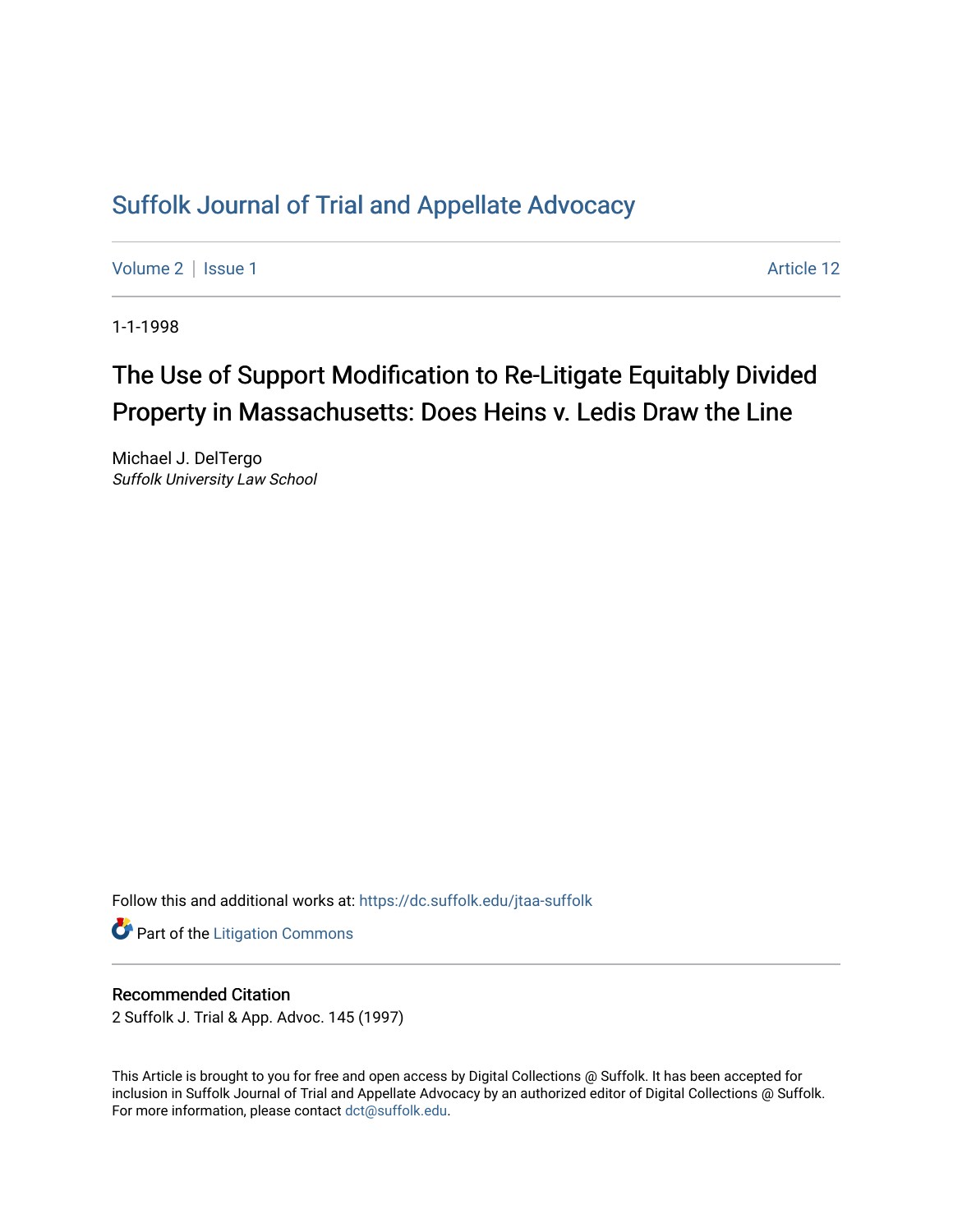### **THE USE OF SUPPORT MODIFICATION TO RE-LITIGATE EQUITABLY DIVIDED PROPERTY IN MASSACHUSETTS: DOES** *HEINS V LEDIS'* **DRAW THE LINE?**

#### I. INTRODUCTION

Massachusetts probate courts restructure a divorcing couple's finances in two distinct ways, equitable distribution of marital assets and traditional **alimony.2** In most jurisdictions, including Massachusetts, alimony is an ongoing obligation subject to modification, while equitable distribution, a legal judgment, cannot be re-litigated once the divorce is final.<sup>3</sup> Notwithstanding their separate legal underpinnings, attempts to coordinate alimony and equitable distribution awards have blurred the distinctions between them.<sup>4</sup> The concept of the final and enduring equitable distribution is now largely illusory, subordinated to alimony and child support considerations.<sup>5</sup> Consequently, when assets taken through an

<sup>2</sup>*See* Putnam v. Putnam, 5 Mass. App. Ct. 10, 15, 358 N.E.2d 837, 839-40 (1977) (containing an explanation of alimony and property division); see Monroe Inker, Joseph Walsh and Paul Perocchi, *Alimony and Assignment of Property: The New Statutory Scheme in Massachusetts,* 10 **SUFFOLK U.** L. REv. 1, 10-13 (1975) (hereinafter *Inker)* (discussing the primary cases that interpret Massachusetts General Laws chapter 208, **§** 34 (1975)).

*' See* Kirtz v. Kirtz, 12 Mass. App. Ct. 141, 144, 421 N.E.2d 1270, 1272 (1981) (denying reconsideration of property division following allegations that husband understated asset values); Maze v. Mihalovich, 7 Mass. App. Ct. 323, 325, 387 N.E.2d 196, 198 (1979) (holding property division could be awarded where not previously adjudicated).

*4 See* Dewan v. Dewan, 399 Mass. 754, 759, 506 N.E.2d 879, 882 (1987) (noting that "symmetry was broken" where trial court altered award on remand); Hamblett v. Lewis, 114 N.H. 258, 260, 319 A.2d 629, 631 (1974) (noting that property division and alimony are necessarily interrelated); Monroe Inker, Charles Kindregan, Ann Wagner & Marcia Boumil, *Alimony and Assignment of Property: A Survey of the Last Decade of Massachusetts Law,* 26 SUFFOLK **U.** L. REv. 21, 39-48 (1992) (hereinafter *Inker & Kindregan)* (surveying cases interpreting Massachusetts General Laws chapter **208, §** 34 (1974)); *cf.* Jana Singer, *Divorce Obligations & Bankruptcy Discharge: Rethinking the Support/PropertyDistinction,* **30** HARvARD **J.** ON LEGIS. 43, 45 **(1993)** (attributing change in nature of awards to consideration of formerly excluded intangible property).

*' See, e.g.,* Schuler v. Schuler, **382** Mass. **366, 369,** 416 **N.E.2d 197,** 201 **(1981)** (including proceeds from previously divided property in alimony analysis); Krokyn v. Krokyn, **378** Mass. **206, 213, 390 N.E.2d 733, 737 (1979)** (recasting occupancy and sale provision as child support); Hartog v. Hartog, **27** Mass. **App.** Ct. 124, **128, 535 N.E.2d 239,** 241 **(1989)** (including newly created property interest in alimony analysis).

**<sup>&#</sup>x27;** 422 Mass. 477, 664 N.E.2d 10 (1996).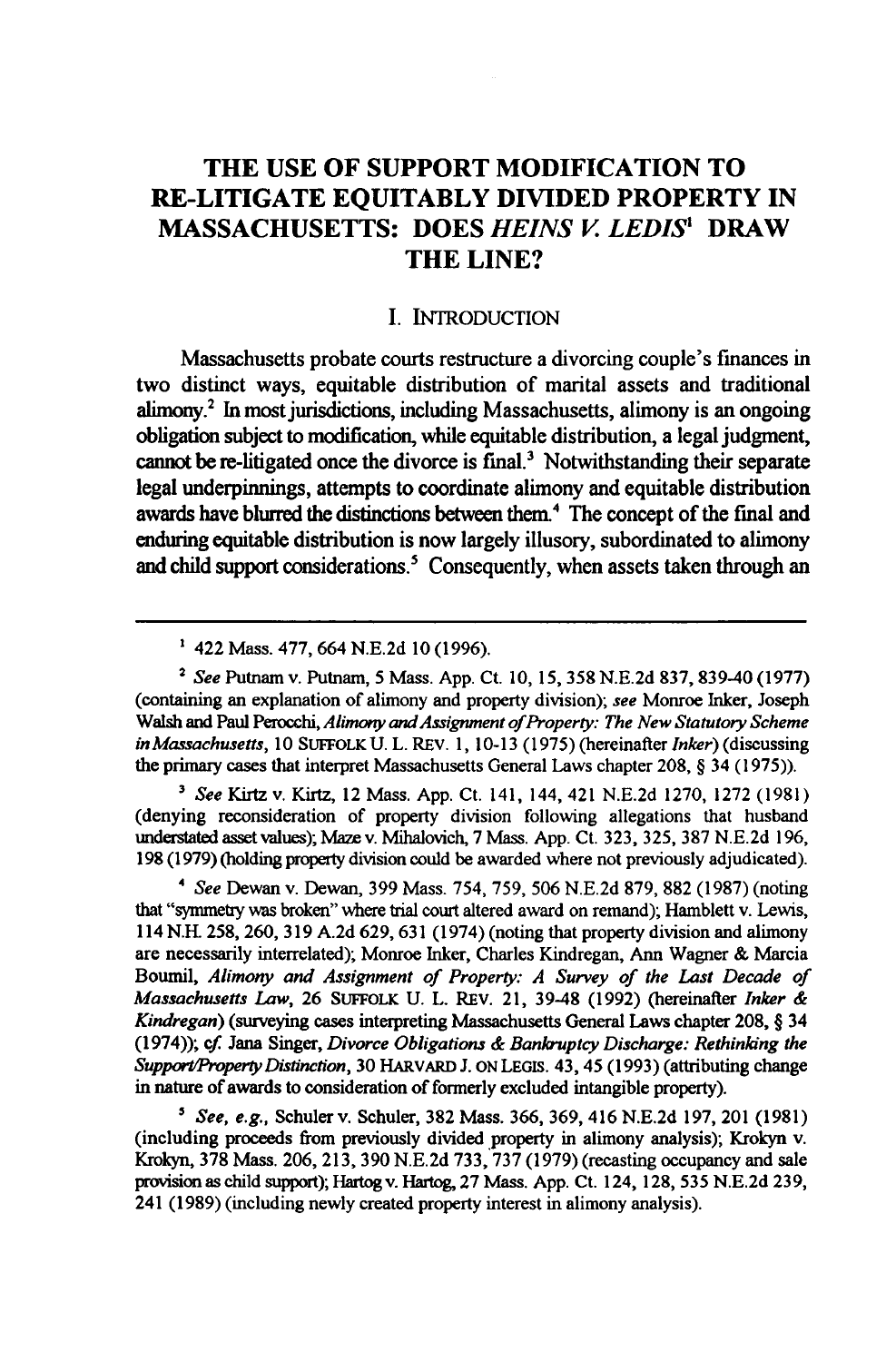**[Vol. II**

equitable division are lost or diminished, there is no barrier in either current law or judicial precedent that prevents recipient spouses from re-litigating through alimony or child support avenues.<sup>6</sup> Presently, probate court judges have near-absolute discretion to redistribute property through alimony and child support modification orders (support orders).<sup>7</sup> This "back-door" to re-litigating property divisions should gain popularity where assets from an equitable division lose their value due to unforeseen circumstances or negligent dissipation.<sup>8</sup>

This article proposes a halt **in** the erosion of reliable and final equitable distribution. The Supreme Judicial Court should adhere to the legal principles espoused in its lead cases and used in other jurisdictions, to prevent the de-facto relitigation endemic in Massachusetts.9 Recently, in *Heins v. Ledis,'0 the* Supreme Judicial Court had an opportunity to clarify its position on inequitable valuations, but the Court specifically refused to address the issue. Instead, the court narrowly held that initial alimony cannot be used as a vehicle to reimburse

**7** *See* Dominick v. Dominick, **18** Mass. App. Ct. **85, 89-90,** 463 **N.E.2d** 564, **<sup>568</sup>** (1984) (holding court not required to re-open proceedings on evidentiary issues); Robbins v. Robbins, **16** Mass. App. Ct. 576, 578, 453 **N.E.2d 1058, 1060 (1983)** (holding that "an exercise of judgment . . . will be entitled to considerable respect").

*8 See Inker, supra* note 2, at 21-22 (discussing the "indirect affects" that Massachusetts General Laws chapter 208, § 34 **(1975)** will have on valuation analysis).

*' See, e.g.,* Hay v. Cloutier, 389 Mass. 248, 252, 449 **N.E.2d 361, 363 (1983)** (holding issues raised in divorce litigation were res judicata); Kirtz v. Kirtz, 12 Mass. App. Ct. 141,144,421 **N.E.2d 1270,** 1272 **(1981)** (denying reconsideration of property division following allegations that husband understated asset values); Maze v. Mihalovich, **7** Mass. App. Ct. **323, 325, 387 N.E.2d** 196, **198 (1979)** (holding property division proper where not previously adjudicated); accondOlski v. Olski, 197 Wis. **2d 237,** 250, 540 **N.W.2d** 412, 417 (1995) (excluding assets from modification where that asset was equitably divided at the divorce proceeding). The *Olski* decision rejected the premise that a pension was a single asset, instead holding that a pension was a pool of **funds** that could be segregated into marital and post-marital earnings. *Olski,* **197** Wis.2d at **250,** 540 **N.W.2d** at 417; *see also* Thiese v. Thiese, 164 Vt. **577, 579,** 674 **A.2d 789, 790-91 (1996)** (striking down order requiring obligor to name ex-wife as beneficiary of life insurance policy to provide post-mortem maintenance). In *Thiese,* the policy had been previously awarded to the husband in the property settlement at the time of divorce. *Thiese,* 164 Vt. at **579,** 674 **A.2d** at **791.**

**'0** 422 Mass. **477, 478,** 664 **N.E.2d 10,** 12 **(1996).**

<sup>&#</sup>x27; *See* Belsky v. Belsky, 9 Mass. App. Ct. **852, 853,** 400 **N.E.2d 878, 880 (1980)** (holding there should be a reconsideration of alimony should equitably-divided pension become diminished); Inker, *supra* note 2, at 21-22 (summarizing the impact of equitable distribution upon alimony modification); *cf. Schuler,* 382 Mass. at 369, 416 **N.E.2d** at 201 (upholding modifications due in part to the "substantial assets" awarded to husband in divorce decree).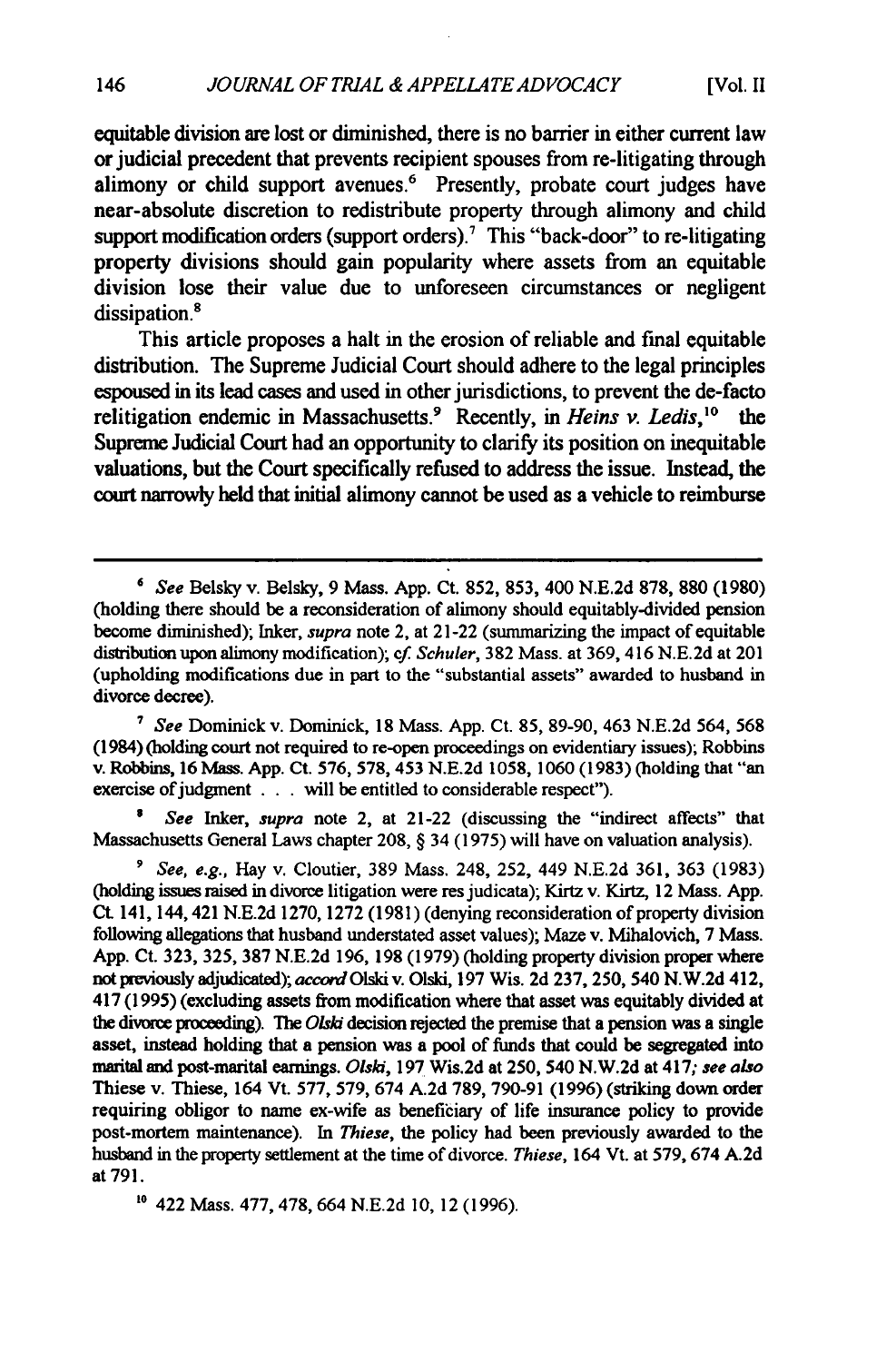a spouse for marital contributions. Consequently, the Supreme Judicial Court has sent a subtle message to probate practitioners that perpetuates the "double-counting" of assets in Massachusetts by preserving form over function.<sup>11</sup>

#### II. DEVELOPMENT OF EQUITABLE DISTRIBUTION IN MASSACHUSETTS

Prior to the passage of the equitable distribution statute,  $^{12}$  assets owned in the name of one spouse were not subject to any form of division because each party kept assets in their own name, thus removing them from the marriage "pot" of divisible property.<sup>13</sup> Traditional alimony derived from the husband's duty to support his wife, and the amount of an award depended on the wife's future needs and the husband's ability to pay.'4 Alimony and child support were statutory devices intended to deal with the economic disparities created **by** the title system, however, their concurrent use as vehicles for continuing marital warfare made them inefficient remedies.<sup>15</sup> In response, the legislature developed equitable distribution, a concept based on the community property model.<sup>16</sup> Nearly every state now employs an equitable distribution form of property  $division<sup>17</sup>$ . This form of distribution has largely replaced alimony, either in part or altogether, depending on the jurisdiction and the facts of each case.<sup>18</sup>

**"** *Id.* at 485, 664 N.E.2d at 17.

**<sup>12</sup>**MASS. **GEN.** L. **CH.** 208, § 34 (1975).

'3Heins v. Ledis, 422 Mass. 477, 486-87, 664 N.E.2d 10, 16 (1996); *see* Patricia A. Cullen, *Does Anybody Know the Rules in Federal Divorce Court?: A Case for Revision of the Bankruptcy Code,* 46 RUTGERS L. REv. 427, 434-36 (1993) (advocating nondischargeability of property division in bankruptcy). Irrespective of title, courts did often oversee transfers of property in lieu of alimony. Inker, *supra* note 2, at 12. Often, this is due to the illiquid nature of the couple's investments, usually a marital home, that is transferred in order to satisfy the judgment. Inker, *supra* note 2, at 12.

*' See* OBrien v. O'Brien, 325 Mass. 523, 577, 91 N.E.2d **775, 777 (1950)** (determining wife's financial need a factor in awarding alimony); Inker, *supra* note 2, at 12 (discussing the Massachusetts common-law title system of alimony). *But see* Orr v. *Orr,* 444 U.S. 1060, 1065, 100 S. Ct. 993, 997 (1980) (requiring alimony laws to be gender-neutral in order to withstand constitutional challenge).

<sup>15</sup> See Inker, *supra* note 2, at 8-11 (discussing shortcomings of traditional alimony).

*"6 See* Deering v. Deering, 292 Md. 115, 122-23, 437 A.2d 883, 887-89 (1981) (discussing the relation of community property and property division).

**"** *See* Cullen, *supra* note 13, at 437-38 (noting majority of states use equitable distribution to directly divest titleholder).

*" See* Cullen, *supra* note 13, at 437-38. In Massachusetts, the courts hear property division matters and will make orders dividing the property prior to making any orders for alimony. *See* Inker, *supra* note 2, at 11. (discussing the need to make the division first in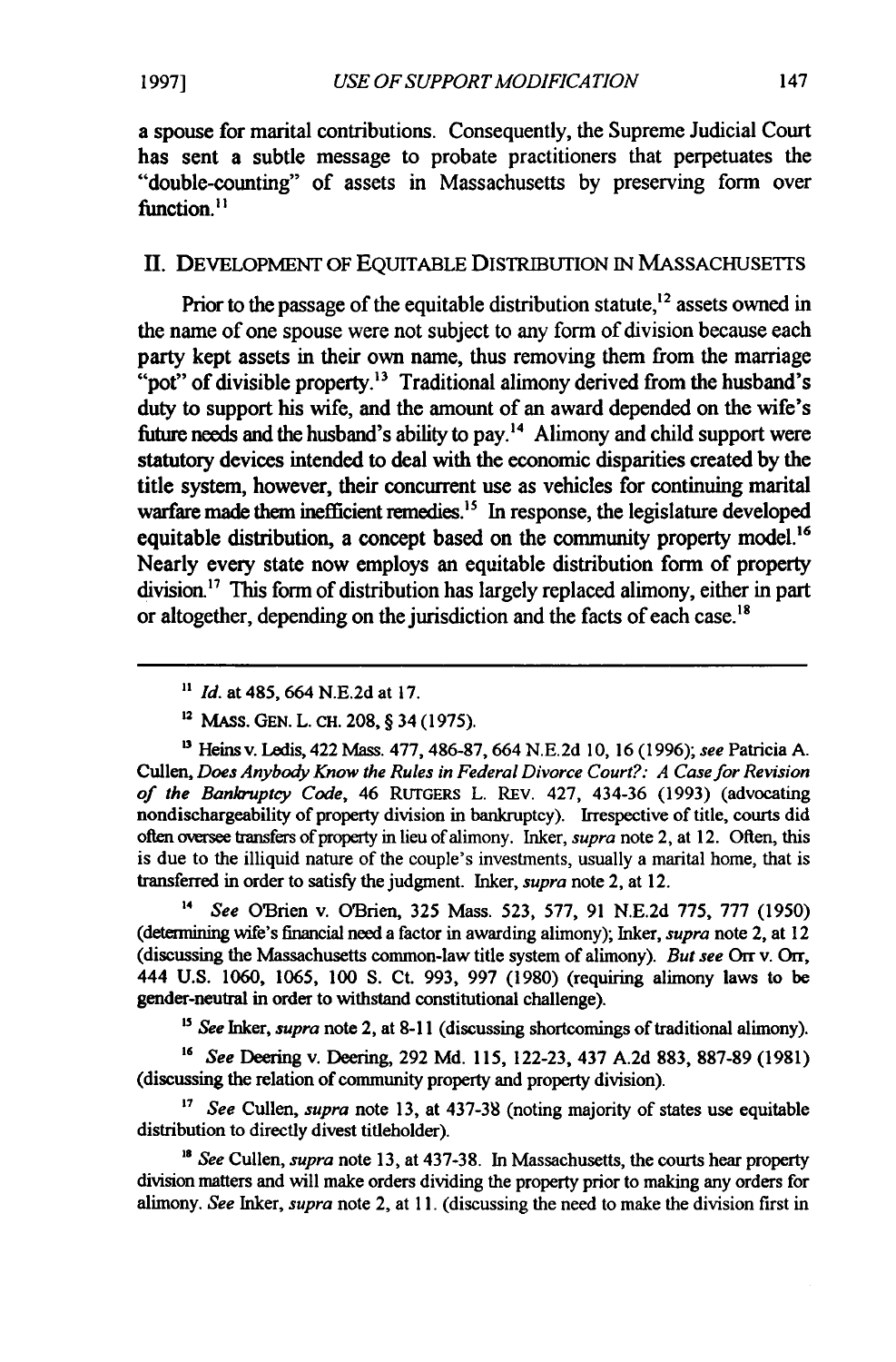Equitable distribution, also called "property division," focuses on the past contributions made **by** the parties during marriage to determine each party's rights and obligations.<sup>19</sup> Equitable distribution is also used to enlarge those rights and obligations **by** expanding the definition of contribution to include non-monetary contributions, such as homemaking and child care.<sup>20</sup> To make equitable distribution work, courts have intruded upon common law property principles **by** rewarding the less affluent spouse with a greater share of the joint marital assets and creating a debt to be satisfied by the newly indebted spouse.<sup>2</sup> Massachusetts courts have done away with the last vestiges of the title system and will order assets conveyed directly to the recipient spouse. $22$  This equitable intrusion on a legal property concept was justified **by** comparing marriage to a partnership and divorce to a dissolution of that partnership with each partner entitled to a share irrespective of the nature of their contribution.<sup>23</sup>

Property division is also used to eliminate future dealings between parties.<sup>24</sup> The rationale assumes that friction is lessened or eliminated when a division of marital assets makes the dependent spouse self-sufficient.<sup>25</sup> As a judgment bearing on legal rights, a division fixes these rights and obligations, thus no

order to assess post-marital finances).

*" See hiker, supra* note 2, at **11** (outlining the various "noneconomic" contributions made **by** spouses to the marital estate).

**<sup>2</sup>**Inker, *supra* note 2, at *11;* cf Dumont v.-Godbey, **382** Mass. 234, **237,** 415 **N.E.2d 188, 190 (1981)** (holding that spouse becomes a creditor for purposes of judgment).

*' See* Rice **v.** Rice, **372** Mass. **398,** 400, **361 N.E.2d 1305, 1307 (1977)** (upholding Massachusetts General Laws chapter **208,** § 34 in favor of equitable considerations over traditional property notions); *see Inker, supra* note 2, at **6-7** (discussing the new equity powers to transfer title).

*" See, e.g.,* Bianco v. Bianco, **371** Mass. 420, 422, **358** N.E.2d 243, 244 (1976); Davidson v. Davidson, **19** Mass. App. Ct. 364, 474 N.E.2d **1137,** 1142-43 (1985); Rolde v. Rolde, 12 Mass. App. Ct. 398, 402,425 N.E.2d **388,** 390 **(1981);** *see also hiker, supra,* note 2, at 3 n.8 (comparing the marital institution to a partnership for contribution purposes).

<sup>2</sup>*Rolde,* 12 Mass. **App.** Ct. at 402, 425 **N.E.2d** at **390;** *see Inker, supra* note 2, at **10** (discussing beneficial effects of property division).

<sup>2</sup>Inker, *supra* note 2, at **10.** Massachusetts General Laws chapter **208,** § 34 **(1975),** states in pertinent part that property may be equitably distributed "in addition to *or in lieu of* alimony." (emphasis added).

**<sup>&</sup>quot;** Putnam v. Putnam, 17 Mass. App. Ct. 673, 675, **389** N.E.2d 777, 779 (1979) (hereinafter *Putnam I); see Inker, supra* note 2, at 22 (discussing the use of guidelines in property division). Recently, the Appeals Court extended the definition of "contribution" to include premarital accumulation **by** cohabitants. Moriarty v. Stone, 41 Mass. **App.** Ct. **151, 157-58, 668 N.E.2d 1338,** 1344 **(1996).**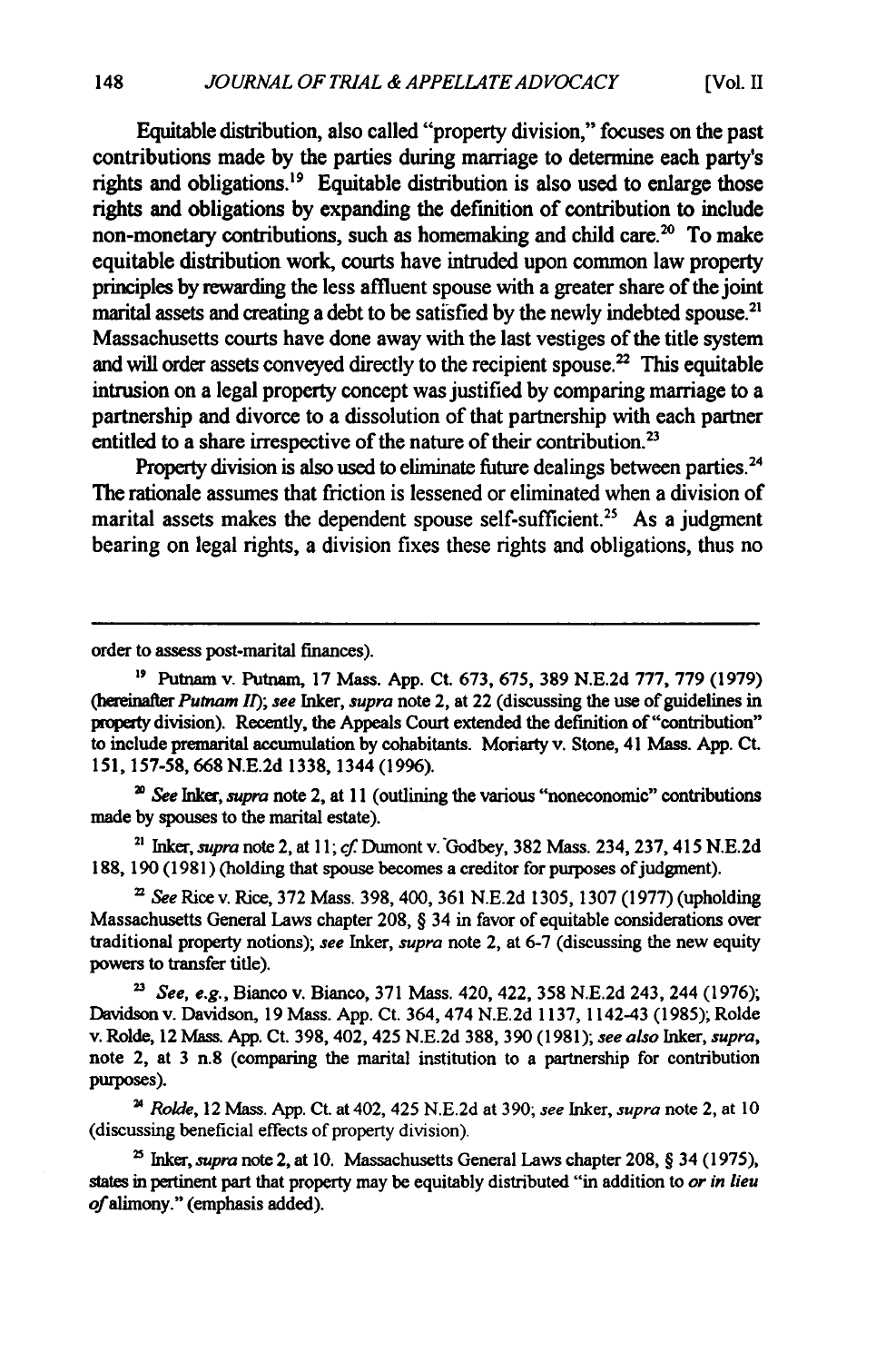further court intervention is allowed once a judgment is satisfied.<sup>26</sup> Consequently, a division of marital assets is final and can only **be** set aside **by** a showing of judicial error or by fraud on the part of the non-moving party.<sup>2</sup> When contemplating property division and support awards, however, the probate court has nearly absolute discretion in how it will fashion an award.<sup>28</sup> The statute does, however, require a consideration of specific factors that must be reviewed by the trial judge and appear in the judge's opinion.<sup>29</sup> The standard of review on appeal is "clear abuse of discretion" or a "plain error of fact or law."<sup>30</sup>

Support orders are usually awarded in addition to any division of marital assets. $31$  Like property division, alimony and child support orders may also be

*<sup>27</sup>See* Hager v. Hager, 6 Mass. App. Ct. 903, 912, 378 N.E.2d 459, 465 (1978) (holding that court has power to set aside judgment for fraud or duress); *cf* Dominick v. Dominick, **18** Mass. App. Ct. 85, 89, 463 N.E.2d 564, 568 1984) (affirming a denial to re-open case on alleged valuation error); Kirtz v. Kirtz, 12 Mass. App. Ct. 141, 144, 421 **N.E.2d** 1270, 1272 (1981) (declining to vacate division absent a showing of fraud). *But see* Grubert v. Grubert, 20 **Mass.** App. Ct. 811, 817-19, 483 N.E.2d 100, 104 (1985) (overruling judicial discretion in modification order). In *Grubert,* the Appeals Court revesed the trial court's economic orders on "equitable" grounds because it **left** a wife with little disposable income and a lower standard of living. *Grubert* 20 Mass. App. Ct. at 817-19,483 N.E.2d at 104; *see also* Brash v. Brash, 407 Mass. 101, 106, 551 N.E.2d 523, 526 (1990) (affirming trial court's modification of an absolute decree and property division after a 10-year hiatus). In *Brash,* the wife did answer or appear at the original proceedings. *Brash,* 407 Mass at 102, 551 N.E.2d at 524. Ten years after the final judgment, she sought modification and property division. *Id.* The trial court rejected the defense of laches and deemed the couple's oral agreement void for unconscionability. *Brash,* 407 Mass. at 105, 551 N.E.2d at 525.

*<sup>2</sup>See Rolde,* 12 Mass. App. Ct. at 400, 425 N.E.2d at 389 (holding discretion not abused by set-off); Inker *&* Kindregan, *supra* note 4, at 38 (discussing the broad parameters ofjudge's discretion); *cf Brash,* 407 Mass. at 105, 551 N.E.2d at 525 (holding that judge has broad discretion in setting and awarding attorney's fees).

*" See* Rice v. Rice, 372 Mass. 398, 401, 361 N.E.2d 1305, 1306 (1977) (findings of fact for Massachusetts General Laws chapter 208, § 34 cases); Bianco v. Bianco, 371 Mass. 420, 422, 358 N.E.2d 243, 244 (1976) (outlining Massachusetts General Laws chapter 208, § 34 requirement); Baheeli v. Bahceli, 10 Mass. App. Ct. 449, 449, 409 N.E.2d 207, 207 (1980) (noting the propriety of making statutorily required findings even absent a request for division).

" Dominick v. Dominick, 18 Mass. App. Ct. 85, 89-90, 463 N.E.2d 564, 568 (1984); Robbins v. Robbins, 16 Mass. App. Ct. 576, 578, 453 N.E.2d 1058, 1060 (1983).

*3 See Kirtz,* 12 Mass. App. Ct. at 144, 421 N.E.2d at 1272; *Rolde,* 12 Mass. App. **Ct.** at 402,425 N.E.2d at 390; (discussing the use of separate analyses for property division and alimony).

*<sup>&#</sup>x27; See* cases cited, *supra* note 3 (stating proposition that equitable distributions cannot be relitigated).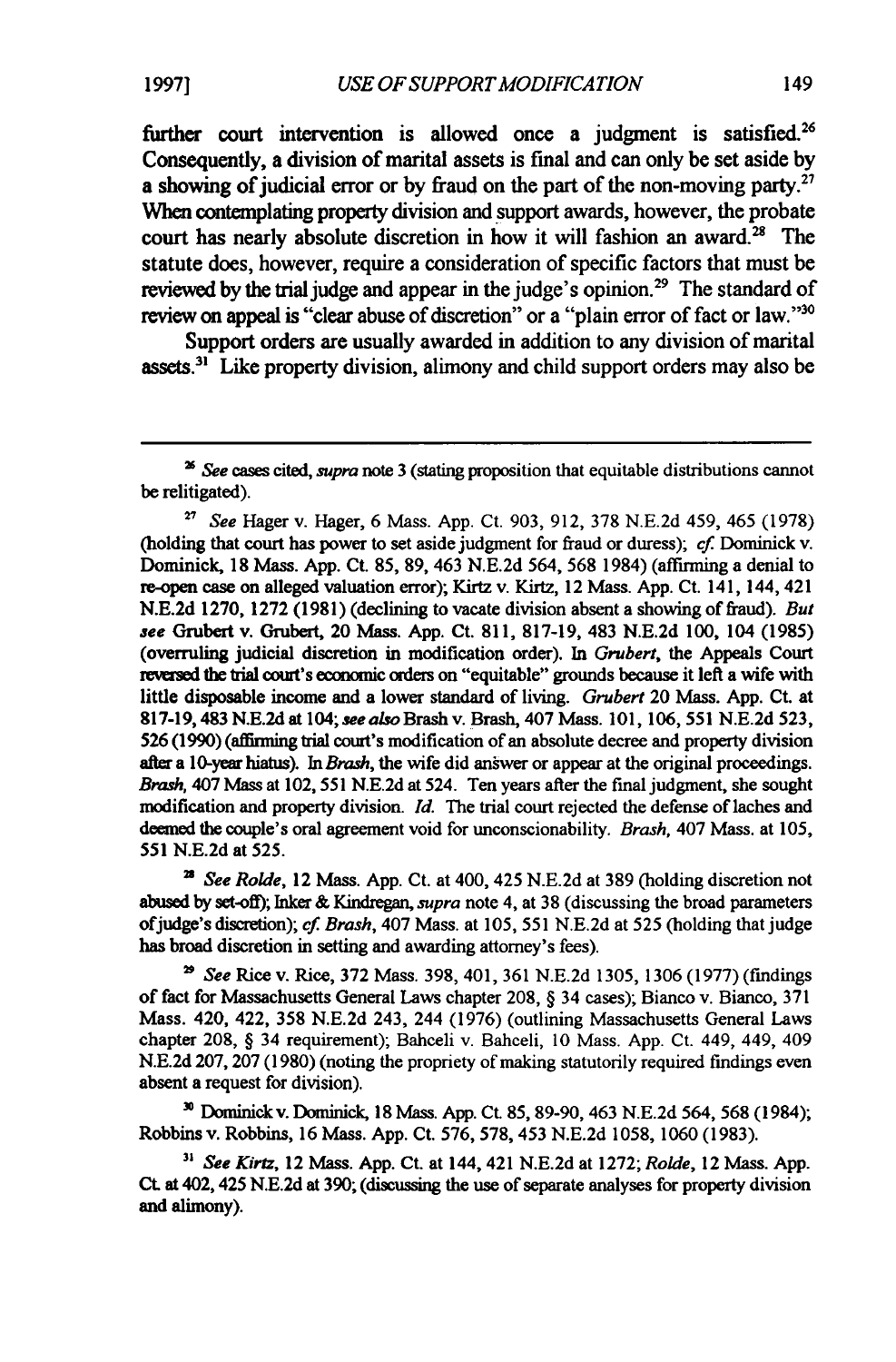awarded remotely, sometimes well after the original judgment.<sup>32</sup> Only where the petitioner is seeking to modify an existing support award, or reinstate an expiring one, does the petitioner need to demonstrate a material and substantial change in circumstances.33 Finally, when a court hears a petition to award or modify support, it may consider the assets of obligor spouses in addition to their future earning potential.34 The equitable distribution statute is also interpreted broadly, and the courts have held that nearly any conceivable property right **is** subject to division.<sup>35</sup>

*<sup>33</sup>Davidson,* **19** Mass. **App.** Ct. at **366-67,** 474 **N.E.2d** at **1141;** *see also* Harris v. Harris, **23** Mass. **App.** Ct. **931, 932, 500 N.E.2d 1359, 1360 (1986)** (finding inheritance of **\$165,000** as a material change permitting alimony termination). Change in circumstances is viewed liberally and can even extend to claims based solely on an obligor's increase in wealth. Bak v. Bak, 24 Mass. **App.** Ct. **608, 622, 511 N.E.2d 625,** 634 **(1987)** (finding material change based on appreciation of West German Mark). *But see* Binder v. Binder, 7 Mass. **App.** Ct. **751, 756, 390 N.E.2d 260, 263 (1979)** (denied downward modification to surgeon who contracted osteoarthritis in hands). Where, however, an agreement survives the divorce, the court applies the threshold standard of "countervailing equities" in allowing modification. Knox v. Remick, **371** Mass. 433, 437, **358 N.E.2d** 432, 436 **(1976).** The courts will also allow modification contrary to an agreement where the recipient would become a ward of the state. *Id.* Consequently, even a prior surviving agreement between the parties does not prevent modification. *See* Ryan v. Ryan, **371** Mass. 430, 432, **358 N.E.2d** 431, 432 **(1976)** (discussing court's retention of jurisdiction over support irrespective of party's agreement).

*' See, e.g.,* Schuler v. Schuler, **382** Mass. **366, 369,** 416 **N.E.2d 197,** 200 (1981) (including proceeds of previously divided stock holdings); Krokyn v. Krokyn, **378 Mass.** 206,210, **390** N.E.2d 733, **736** (1979) (including tenancy by the entirety interest held with second wife); *Davidson,* 19 Mass. App. Ct. at 369, 474 N.E.2d at 1142 (including beneficial interest in trust).

<sup>35</sup> *See Davidson*, 19 Mass. App. Ct. at 369, 474 N.E.2d at 1143 (citing Rice v. Rice, **372** Mass. 398,401,361 N.E.2d 1305, 1306 (1977); Frederick v. Frederick, 29 Mass. App. Ct. 329, 334, 560 N.E.2d 151, 154 (1990) (affirming finding that wife can let or refinance home in order to become self-sufficient).

*<sup>32</sup> See* Davidson v. Davidson, 19 Mass. App. Ct. 364, 367, 474 N.E.2d 1137, 1142 (1985) (holding probate court that has not specifically ruled out support to recipient spouse may later award it); Maze v. Mihalovich, 7 Mass. App. Ct. **323, 325,** 387 N.E.2d **196,** 197 (1979) (holding property division or support claims not raised in pleadings or included in ruling are not res judicata and may be tried later). Moreover, if the petition is for initial support, there is no requirement that the petitioner demonstrate a "material change in circumstances." Cherrington v. Cherrington, 404 Mass **267, 271,** 534 **N.E.2d 1159, 1162 (1989).** Massachusetts General Laws chapter **208,** § **37 (1975)** states in pertinent part, "[a]fter **a** judgment... a court **may...** revise and alter its judgment relative to the amount of such alimony or annual allowance and the payment thereof, *and may make any judgment relative thereto that* **it might** *have made in the original action."* (emphasis added). Where change of circumstances is not an element in an original complaint for alimony, it is not required for an initial award. **Cherrington,** 404 Mass at **271,** 534 **N.E.2d** at **1162.**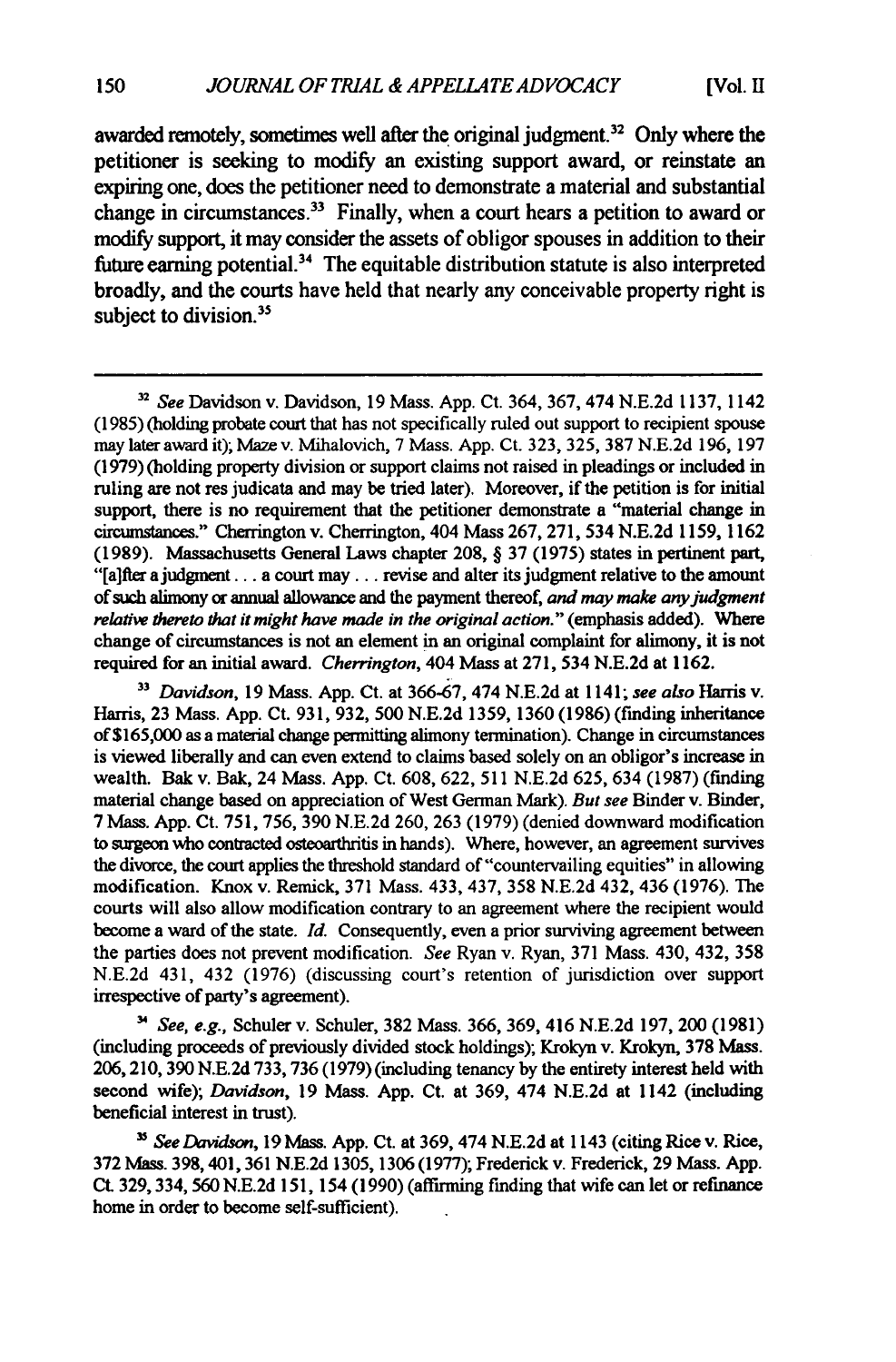Massachusetts broadened the scope of the available marital estate, holding that *all* assets of the obligor spouse are considered **in** modifying support orders.<sup>36</sup> In *Krokyn v. Krokyn*<sup>37</sup> the Supreme Judicial Court interpreted this section to include previously exempt assets.<sup>38</sup> The property at issue in *Krokyn* had not been part of the marital estate, thus could not have been considered in any property division.<sup>39</sup> *Krokyn* is significant because the Supreme Judicial Court, citing authority from Massachusetts and other jurisdictions, held that exempt property, which could not be reached **by** the former spouse, was to be included in the ability to pay analysis irrespective of its source, the nature of the obligor's interest, or the liquidity of the asset.<sup>40</sup> As long as the obligor spouse derived any benefit from the property, it was includable in the analysis, even if it was inalienable **by** either **party.<sup>4</sup> '**

Three years later, in *Schuler v. Schuler,42* the Supreme Judicial Court relied *on Krokyn* in disallowing a modification petition brought **by** an obligor spouse.<sup>43</sup>

- **<sup>37</sup>**378 Mass. 206, 390 N.E.2d 733 (1979).
- *<sup>38</sup>Id.* at 213, 390 N.E.2d at 737.

**"** Id. at 212, 390 N.E.2d at 735-36. The Krokyns divorced prior to the passage of Massachusetts General Laws chapter 208, § 34 (1975). *Id.* Property not in existence at the termination of the marriage cannot be subjected to property division. *See* Pare v. Pare, 409 Mass. 292, 297, 565 N.E.2d 1195, 1196-97 (1991) (allowing inclusion of post-separation increase in value only). In *Krokyn,* the Supreme Judicial Court held that a husband's interest in a marital home, held as tenants by the entirety with his present wife, was includable in order to satisfy an alimony arrearage despite his inability to alienate the interest. *Krokyn,* 378 Mass. at 212, 390 N.E.2d at 735-36.

*' See Krokyn,* 378 Mass. at 213, 390 N.E.2d at 737 (citing Howard v. Howard, 130 So. 2d 83, 85-86 (Fla. Dist. Ct. App. 1961)). In *Howard,* the Florida District Court of Appeals allowed the lower court to consider the residence of the obligor husband and his second wife, held as tenants by the entirety, as an includable asset for determining ability to pay. *Howard,* 130 So. 2d at 86; *cf* Silvia, 9 Mass. App. Ct. at 340, 400 N.E.2d at 1332 (finding assets of second wife included in child support analysis).

- *4' Krokyn,* 378 Mass. at 213-14, 390 N.E.2d at 737.
- **<sup>42</sup>**382 Mass. 366, 416 N.E.2d 197 (1981).
- *<sup>43</sup>Schuler,* 382 Mass. at 375, 416 N.E.2d at 204.

*See Rice,* 372 Mass. at 401, 361 N.E.2d at 1305 (including premarital property and gifts in modification decisions); *Davidson,* 19 Mass. App. Ct. at 369, 474 N.E.2d at 1137 (1985) (including interests in trust). *But see* Olski v. Olski, 197 Wis. 2d 237, 250, 540 N.W.2d 412, 417 (1995) (excluding assets from modification where that asset was equitably divided at the divorce proceeding); Thiese v. Thiese, 169 Vt. 577, 579, 674 A.2d 789, 790-91 (1996) (noting other jurisdictions observe a res judicata approach to divided assets). The "available interest" standard also applies to child support and is extended to include the assets of a second wife in an ability to pay analysis. Silvia v. Silvia, 9 Mass. App. Ct., 330, 340, 400 N.E.2d 1330, 1331-32 (1980).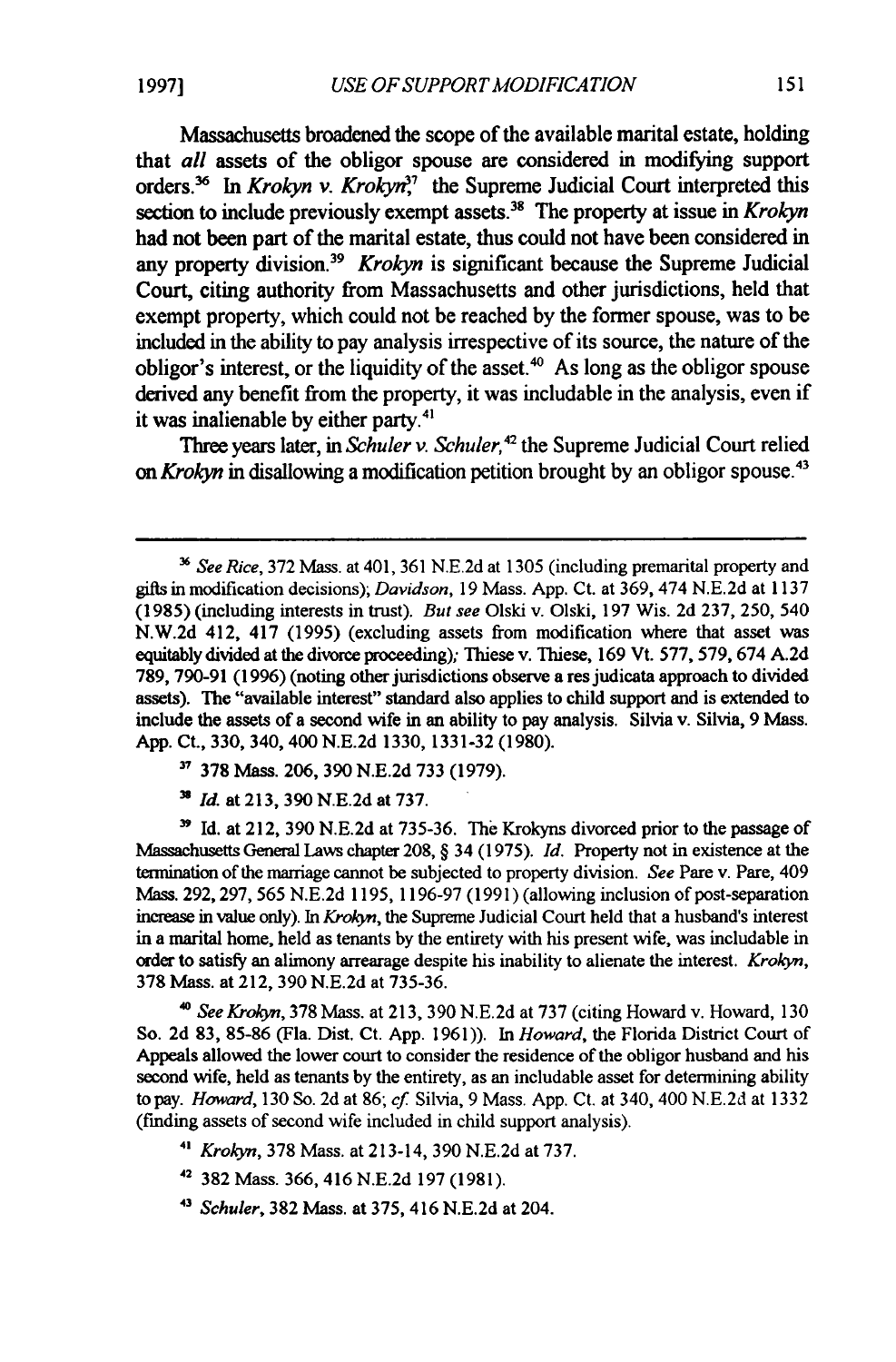The probate court had included the proceeds from the obligor husband's sale of stock to the majority shareholder to determine that he had sufficient means to continue paying alimony, notwithstanding an involuntary **job** loss." The couple's separation agreement included an executed provision for the distribution of any proceeds from the subsequent sale of this stock.<sup>45</sup> In holding that the remaining proceeds were subject to inclusion in the husband's ability to pay analysis, the Supreme Judicial Court affirmed a subsequent reallocation of the assets originally distributed by the separation agreement.<sup>46</sup>

The Massachusetts Appeals Court eventually ruled on a direct challenge to the redistributive effect of a modification order in *Hartog v. Hartog.<sup>4</sup> '* Here, the court awarded the use of the marital home to the wife for two years, after which the parties were to sell the home and divide the proceeds.<sup>48</sup> Before the two year period expired, the wife petitioned to extend it for an additional eight years, and the probate court granted the petition.<sup>49</sup> The husband appealed the order as an impermissible modification of a court order which affected his interest in the property." In upholding the trial court, the Appeals Court held that the occupancy period was in the nature of child support, and therefore could be modified.<sup>51</sup> The effect of this reclassification was two fold. First, it converted the time-value of this interest into child support, and second, it subjected the holders to risk of loss due to market fluctuations.<sup>52</sup> The second risk is borne equally **by** the parties, however, losing the potential use value of the proceeds for eight years still works a substantial hardship upon the obligor spouse because of the delay in receipt and a diminution in the value of the obligor's equitably divided share.

 $4 \dot{d}$ 

*<sup>48</sup>Id.* at **125, 535 N.E.2d** at 240.

*s' Id.* at 128-29, **535** N.E.2d at 242.

**s,** *See* Hartog v. Hartog, 27 Mass. App. Ct. 124, 128, 535 N.E.2d 239, 242 (1989) (stating the fact that "the order affects the economic value of the husband's distribution is not determinative").

*<sup>4&#</sup>x27; Schuler,* **382** Mass. at 369, 416 **N.E.2d** at 200. The separation agreement called for a distribution to the wife of ten percent of the net sale proceeds, which were paid over prior to this action. *Id.*

**<sup>&</sup>quot;** *Schuler,* **382** Mass. at 369, 416 N.E.2d at 200.

**<sup>47</sup>**27 Mass. App. Ct. 124, **125, 535 N.E.2d** 239, 240 (1989).

*<sup>49</sup> Id.*

*<sup>5\*</sup> Id.* Under the terms of the division, as modified by the support order, the wife would receive a larger percentage of the sale proceeds in the event of a market decline from 1986 to 1996. *Id.* at 128, **535** N.E.2d at 242.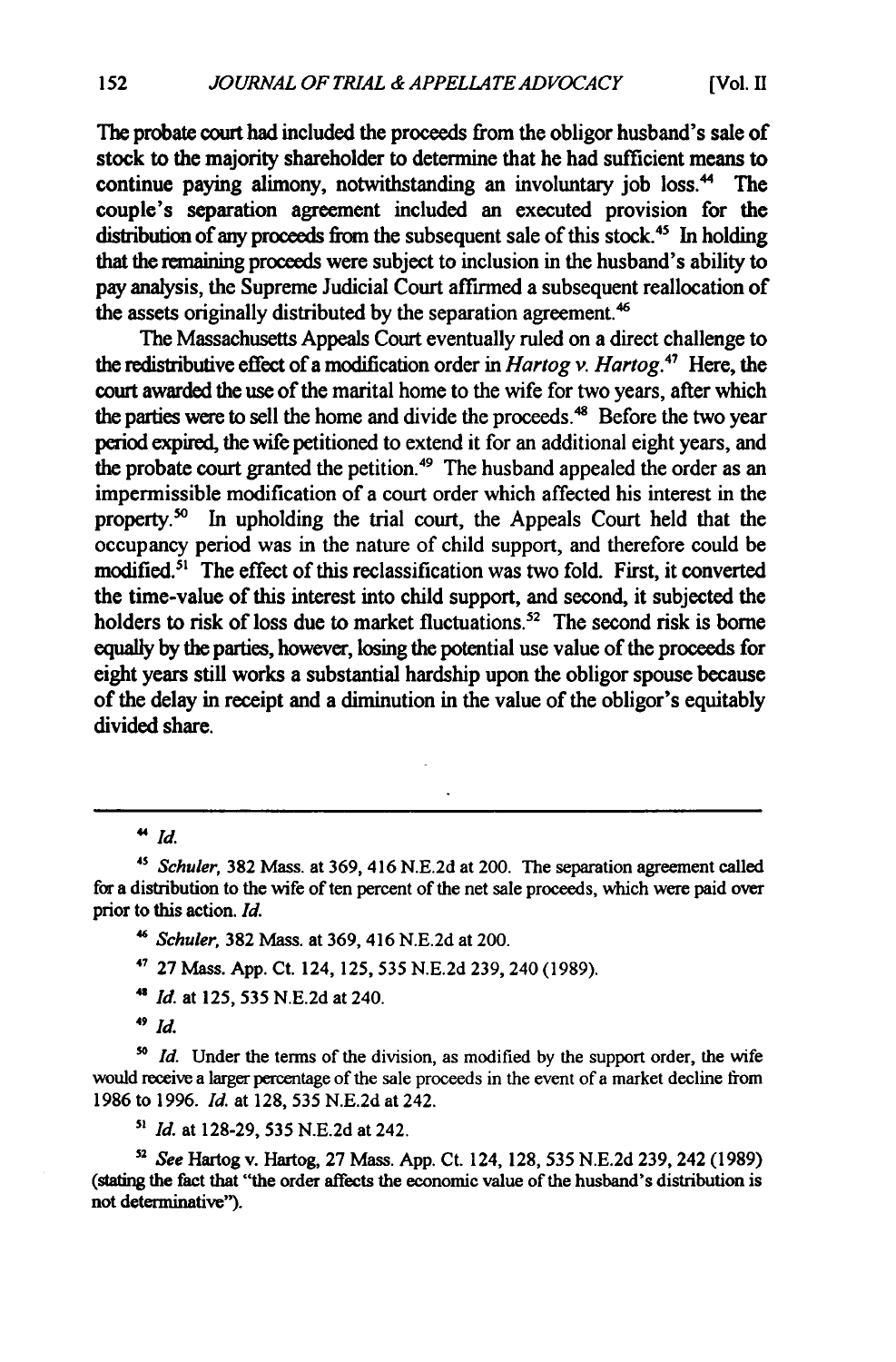#### III. HEiNs V. LEDIS

*Heins v. Ledis* involved a challenge to a property division and alimony awarded to the respondent-wife.<sup>53</sup> The only significant marital property was the marital home, which also housed the couples's veterinary practice.<sup>54</sup> The trial **judge** ordered the marital home conveyed to the husband, while requiring him to pay the wife \$17,500 and assume the outstanding mortgage.<sup>55</sup> The order also required him to give his wife an interest-bearing note for **\$15,000,** payable in three years, as a division of the veterinary practice.<sup>56</sup> Finally, the judge ordered alimony in the amount of **\$300** per **week** .for a period of six years to reimburse the wife for sums she had invested in the property.<sup>57</sup> The husband appealed both the alimony award and property division, and the Supreme Judicial Court granted direct appellate review.<sup>58</sup> On appeal, the Supreme Judicial Court vacated the alimony provision, finding the award unsupported **by** the evidence and an abuse of discretion **by** the trial judge.59 In doing so, the court held that reimbursement for financial contributions is not a proper basis for awarding alimony.<sup>60</sup>

#### IV. ANALYSIS

The holding in *Heins* prevents judges from using reimbursement as a

*<sup>55</sup>Heins,* 422 Mass. at **479-80,** 664 N.E.2d at **13.**

**<sup>56</sup>***Id.*

*Id.* at **479-80,664 N.E.2d** at **13.** The total alimony award, if both parties survived for six years, would amount to \$93,600, exclusive of property division. *Id.* The wife paid approximately **\$85,000** toward the house in a down payment and contributed time and money to the veterinary business. *Id.* The husband contributed approximately \$22,000 to the purchase and renovation of the property. *Heins* 422 Mass. at **479-80,** 664 N.E.2d at **13.**

*- Id.* at **478,** 664 **N.E.2d** at 12.

*<sup>59</sup>Id.* at **478,** 664 **N.E.2d** at 12. The court invalidated provisions of the property division in addition to the alimony provision and remanded the case. *Id.* at 486, 664 **N.E.2d** at **18.**

**60** Heins v. Ledis, 422 Mass. 477, 486, 664 N.E.2d 10, 18 (1996).

**<sup>5</sup>** 422 Mass. 477, 479, 664 N.E.2d 10, 13 (1996).

*<sup>-&</sup>quot; Heis,* 422 Mass. at 479, 664 N.E.2d at 13. The trial court found that the husband, a veterinarian, ran the clinic while the wife made substantial investments in the house and equipment and also helped in its administration. *Id*. The award of attorney fees to the wife is not at issue. *Id.*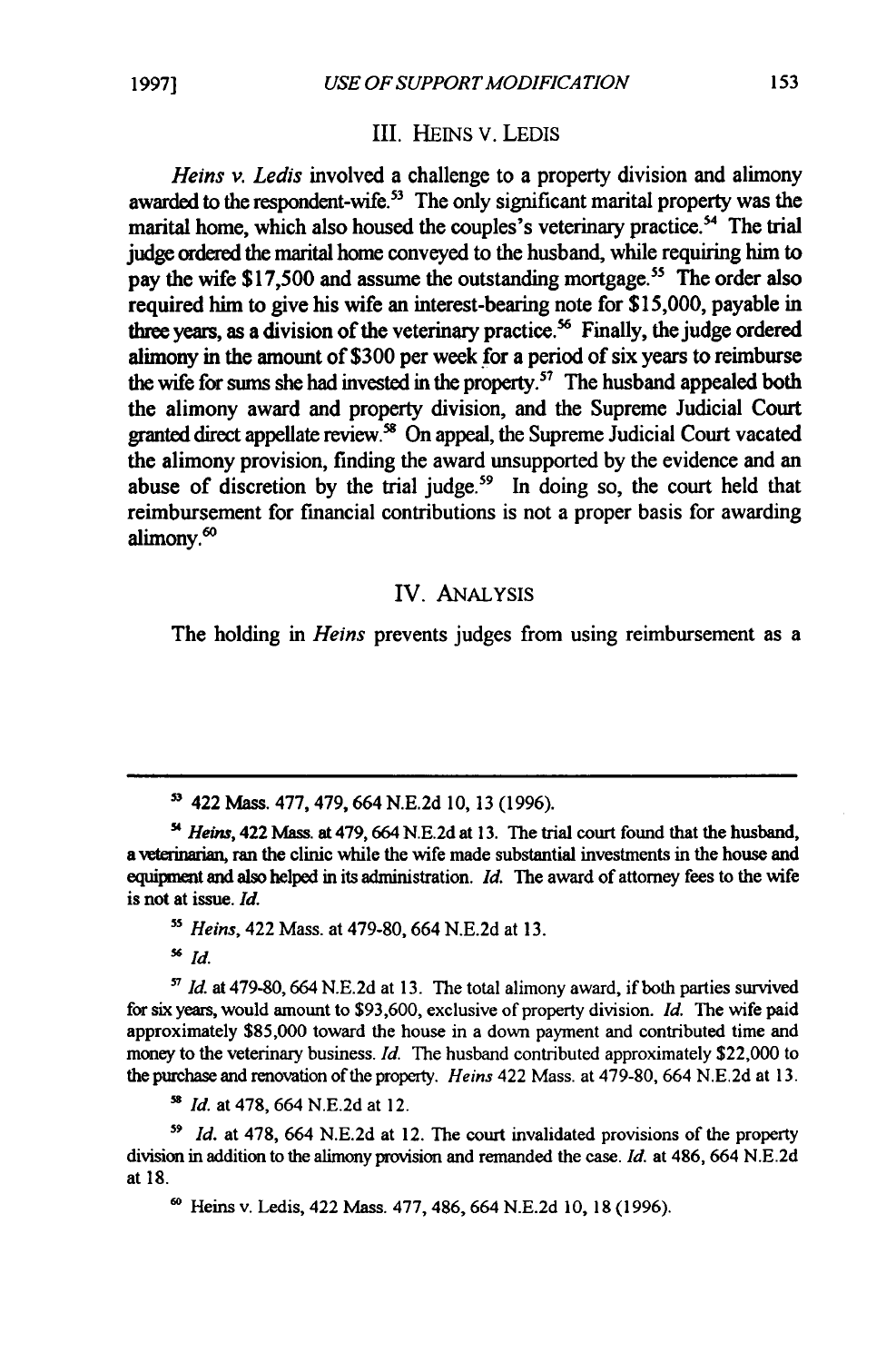rationale for awarding alimony.<sup>61</sup> The court noted that the property subject to division is limited to marital property in existence at the time of **trial.6 2** As previously noted, however, the property that may be considered in awarding support is all of the property owned **by,** or potentially available to, the paying spouse.<sup>63</sup> While the *Heins* decision would seemingly reign in a probate judge's discretion, **it does not** prevent a court from first dividing the marital property and then factoring the property back into its consideration for a modification award.' *Heins* only relates **to** the stated reasons for awarding alimony, not the nature of what may be awarded.<sup>65</sup> Indeed, the "ledger approach" to asset allocation takes all property available to the obligor spouse into account, even if this property cannot be reached by the parties.<sup>66</sup> Reimbursement may still be employed as a

**See, e.g.,** Krokyn v. Krokyn, **378** Mass. 206, 210, 390 N.E.2d 733, 736 (1979) (including tenancy by the entirety interest held with second wife); Rice v. Rice, 372 Mass. **398,** 401, 361 N.E.2d 1305, 1308 (1977) (including premarital property and gifts); Davidson v. Davidson, 19 Mass. App. Ct. 364, 369, 474 N.E.2d 1137, 1142 (including interest in trusts).

**"** *See Heins,* 422 Mass. at 484, 664 N.E.2d at 14 (holding probate court erred **by** excluding payee's property in statutory factor analysis).

*Sld.*

66 *See, e.g., Krokyn,* **382** Mass. at 213-14, 390 N.E.2d at 737 (permitting consideration of husband's interest in home held as tenants by the entirety with second wife); Silvia v. Silvia, 9 Mass. App. Ct. 330, 340, 400 N.E.2d 1330, 1332 (1980) (approving consideration of second wife's assets for modification); *Davidson,* 19 Mass. App. Ct. at 369,474 N.E.2d at 1143 (allowing consideration of trust interests). One of the major rationales for property division is that it seeks to end dealings between the parties and to make each spouse as self-sufficient as possible. Lee R. Russ, Annotation, DIVORCE **-** EQUITABLE DISTRIBUrION, 41 A.L.R. 4th 481 (1985). Because many assets do not lend themselves readily to division, the courts may use a "set-off' approach awarding whole assets to one party in consideration of other illiquid or liquid assets, or a combination of both. Rolde v. Rolde, 12 Mass. App. Ct. 398, 400, 425 N.E.2d **388, 389** (1981). The primary criticism of this approach is that assets of different characters behave differently and subject the parties to different risks. Hanify v. Hanify, 403 Mass. 184, 191, 526 N.E.2d 1056, 1062 (1968) (Liacos, **J.,** concurring). Justice Liacos stated in dictum that "a final and equitable property division under Massachusetts General Laws chapter **208,** section 34 should not be based on speculative assets." *Id.* This inequality in character, allocating a unique risk to only one party, forms one of the bases for the tension between property division and support where the property depreciates significantly, be it a business, pension, or residence, the risk is not equally allocated. *Id.; cf* Dewan v. Dewan, 17 Mass. App. Ct. **97, 99,** 455 N.E.2d **1236,** 1239 (1983) (promulgating rules designed to mitigate risk in dividing pensions).

*Id.* at 486. *Heins* changes existing doctrine inasmuch as reimbursement alimony should only be employed where there is no property to equitably divide. *See id.* at 483, 664 N.E.2d at 13 (limiting holding to reimbursement rationale employed **by** trial judge).

**<sup>62</sup>***Id.* at 483, 664 N.E.2d at 13.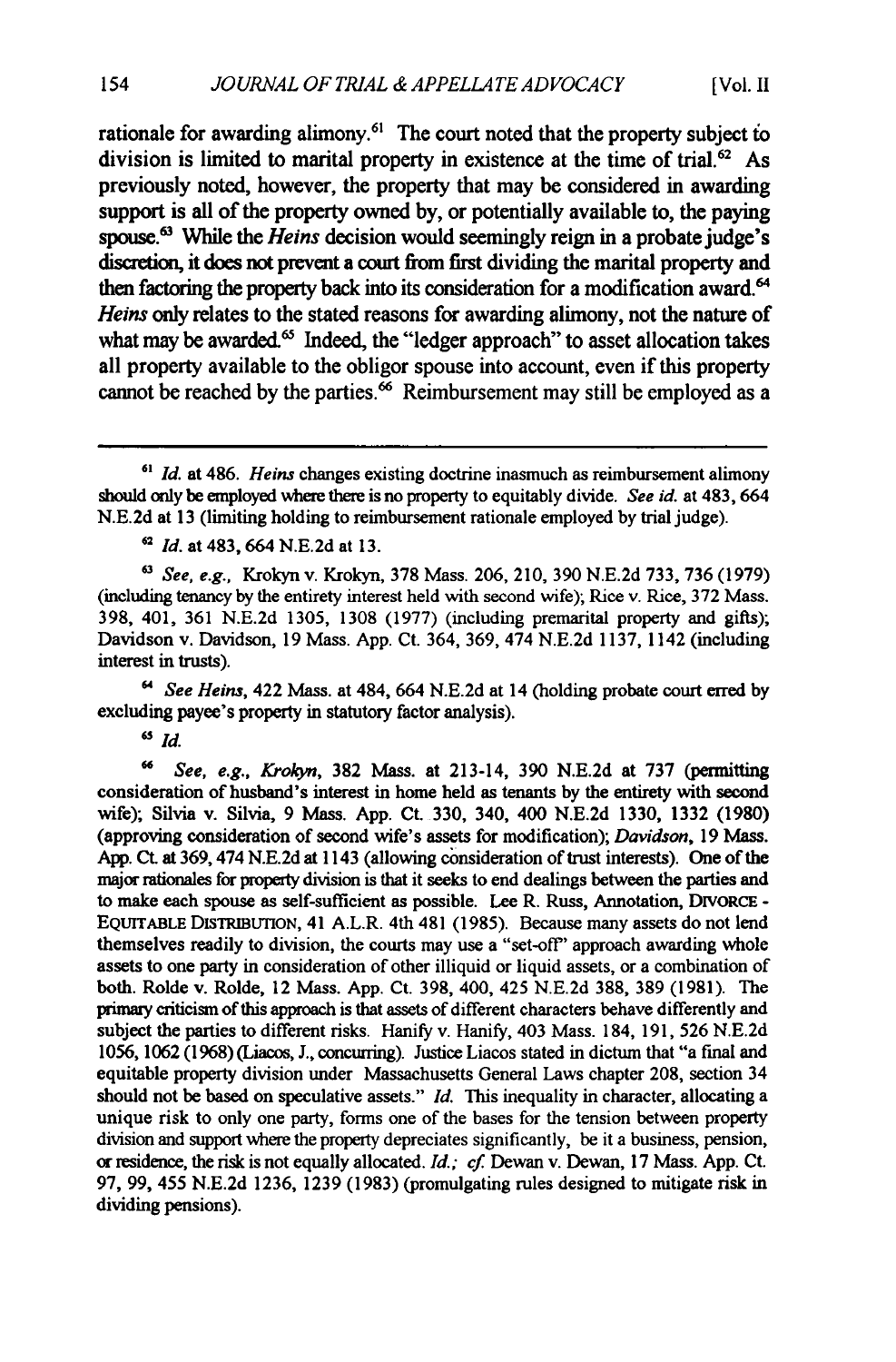grounds for effecting a property division, thus the only limitation on reimbursement is the valuation of the husband's total estate at the commencement of the action.<sup>67</sup> Consequently, the court's holding regarding alimony merely directs the probate court to take a different road to the same destination, disregarding the important valuation question presented in the appeal.<sup>68</sup>

*The Heins* court chose to forego answering the appellant's contention that the valuation and redistributive effect of the trial court's decision improperly awarded the wife a sum in excess of the marital property's value.<sup>69</sup> As previously stated, there is no barrier or defense to re-distribution in the modification proceeding.70 While the facts in *Heins* do not address this possibility, the reimbursement question along with the overlooked valuation question could arise when the movant who requests modification bases the need on the loss of part or all of the previously divided property.<sup>71</sup>

Generally, a spouse is barred from seeking modification where the changes

*a See Heins,* 422 Mass. at 485-86, 664 N.E.2d at 17 (holding the appeal regarding valuation moot).

*- See Heins,* 422 Mass. at 488,664 N.E.2d at 21 (pointing to apparent award to wife in excess of marital estate). By its own operation, a property division cannot award a value greater than the marital estate at the time of dissolution. *See* Pare v. Pare, 409 Mass. 292, 297, 565 N.E.2d 1195, 1199 (1991) (including increase in value during pendency of action); *cf* Savides v. Savides, 400 Mass. 250, 252, 508 N.E.2d 617, 618 (1987) (holding adjustments to valuation at time of divorce permissible).

**<sup>70</sup>***See* Kirtz v. Kirtz, 12 Mass. App. Ct. 141, 144, 421 N.E.2d 1270, 1272 (1981) (denying reconsideration of property division following allegations that husband understated asset values); Maze v. Mihalovich, 7 Mass. **App.** Ct. **323,** 325, **387** N.E.2d 196, **198** (1979) (holding property division **could** be awarded where not previously adjudicated).

*"' See* Churbuck v. Churbuck, 9 Mass. App. Ct. 464, 401 **N.E.2d 893,** 894 **(1980)** (allowing modification based on bank foreclosure on former marital home). In *Churbuck,* the mortgagee of the marital home, previously awarded to the wife, exercised an acceleration clause and foreclosed on the home. *Id.* The Appeals Court found that this was a material change in circumstances which warranted an award modification in the wife's favor. *Id.*

*<sup>67</sup>Heins,* 422 Mass. at 484, 664 N.E.2d at 16. (citing Handrahan v. Handrahan, 28 Mass. App. Ct. 167, 170, 547 N.E.2d 1141, 1143 (1989)). Citing mootness, the *Heins* court declined to address the issue of making an award which would provide the wife with more money than she invested in the marital property despite a decline in its value. *Heins,* 422 Mass. at 487, 664 N.E.2d at 18. Here, the total value of the awards made to the wife totaled in excess of \$126,000 while the court found her initial contribution was \$85,000. Id. at 478-79, 664 N.E.2d at 13. The net effect of the "reimbursement" alimony allocates all of the unrealized loss to the husband while awarding the wife an artificial \$41,000 profit, exclusive of any prior mortgage payments. *Id.*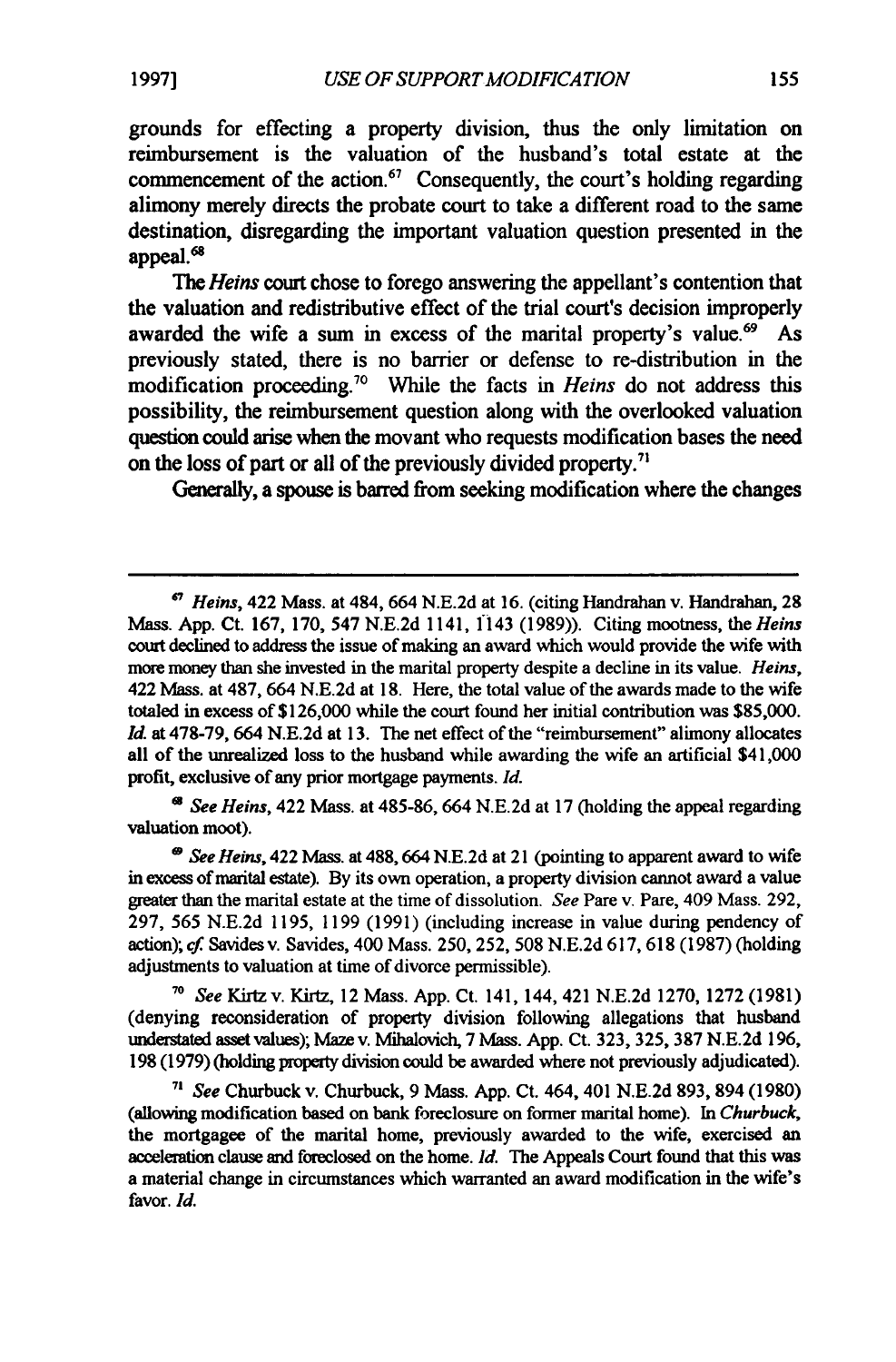in circumstances are characterized as voluntary.<sup>72</sup> Courts have consistently recognized willful dissipation as a consideration in making divisions and alimony awards, in effect treating the spendthrift spouse as though they still possessed the value of the assets.<sup>73</sup> When, however, a spouse seeks relief from financial difficulty as a result of negligent conduct or a simple failure to insure against loss, there are no clear standards. Irrespective of how equitably divided assets are lost, alimony modification implicitly gives a negligent party the right of contribution from an ex-spouse simply **by** stating the necessary grounds for modification.<sup>74</sup> For example, a spouse in possession of a divided asset can routinely seek modification against their ex-spouse for a casualty loss irrespective of fault.<sup>75</sup> This reflects the evolving willingness of the courts to stretch the bounds of modification to include routine and foreseeable expenses.<sup>76</sup> As previously stated, there is no barrier to prevent a court from ordering additional alimony as a result of changed circumstances, irrespective of the reason for them." The result is indistinguishable from an order that reconsiders the original property division and recalculates the formula, a recalculation that

*<sup>13</sup>See* Pagar v. Pagar, 9 Mass. App. Ct. 1, **3, 397 N.E.2d 1293, 1295** (1980) (disallowing support where misuse of assets found); *cf* Harris v. Harris, **23** Mass. App. Ct. **931, 933, 500 N.E.2d** 1359, 1361 **(1986)** (declining to reinstate alimony where wife had deliberately foregone income production). But **see** Dennis, **29** Mass. App. Ct. at **165, 558 N.E.2d** at **993** (allowing modification despite nonessential dissipation of assets).

**7'** *Dennis,* 29 Mass. App. Ct. at 165, **558 N.E.2d** at 993; *Churbuck,* 9 Mass. App. Ct. at 464, 401 **N.E.2d** at 893.

*' See* Furrv. Fur, 413 S.E.2d 72, **73** (Va. Ct. App. **1992)** (reversing modification denial and trial court's finding that movant could have foreseen change in circumstances); *compare* Pagar v. Pagar, 9 Mass. App. Ct. **1, 3, 397 N.E.2d** 1293, **1295 (1980)** (disallowing support where misuse of assets found) *with Dennis,* 29 Mass. App. Ct. at 165, **558 N.E.2d** at **993** (allowing modification despite asset dissipation).

**<sup>76</sup>***Furr,* 413 **S.E.2d** at 74-75. The *Furr* court overturned a lower court decision that denied modification to a petitioner where the petitioner could have foreseen the need for automobile expenses. *Id.*

**<sup>72</sup>***See* Tydings v. Tydings, 349 **A2d** 462, 462 **(D.C.** 1975) (denying modification for reduction in income where spouse retires or resigns). *But see* Dennis v. Dennis, **29** Mass. App. Ct. **161,** 165, **558 N.E.2d** 991, **993** (1990) (reversing modification denied **by** trial court where wife spent sums on vacations, home improvements, and outstanding personal loans).

**<sup>7</sup>***See, e.g.,* Schuler v. Schuler, **382** Mass. 366, **370,** 416 **N.E.2d** 197, 199; Krokyn v. Krokyn, **378** Mass. 206, 210, **390** N.E.2d **733,** 737; Kirtz v. Kirtz,, 12 Mass. App. Ct. 141, 146, 421 **N.E.2d 1270, 1273 (1981).** The "public charge" test may be employed to indemnify a recipient spouse for dissipating their marital estate. *See* Knox v. Remick, **371** Mass. **433,437,358 N.E.2d** 432, 436 **(1976)** (holding judge may invalidate an agreement in order to prevent a spouse from becoming a public charge).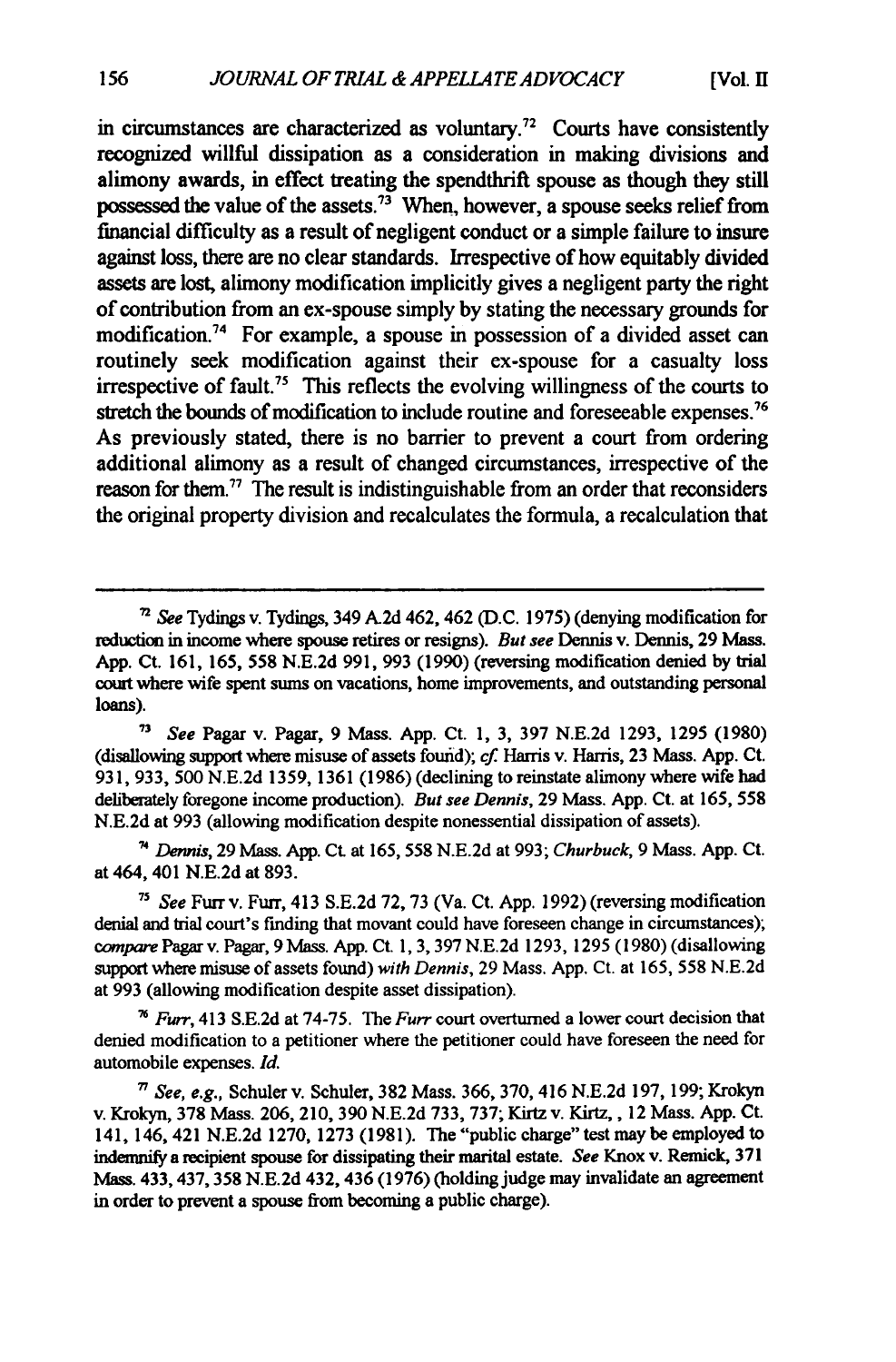is prohibited on its face, but allowable under alimony modification.<sup>78</sup> Thus, the courts may interpret **Heins** as supporting the proposition that the label attached to the order should conform to the statutory criteria irrespective of the redistributive effect it has on previously divided property.

Additionally, subsequent support orders or alimony modifications can still be predicated on reimbursement because the **Heins** opinion only applies to initial support orders.<sup> $79$ </sup> The development of equitable distribution in Massachusetts suggests that **Heins** will not bar retroactive reimbursement through an alimony order because the Supreme Judicial Court narrowly construes decisions bearing on obligors' rights.<sup>80</sup> While the court discussed the prospect of an obligor's dwindling estate, overall the court has consistently expanded the base of property interests subject to the statute.<sup>81</sup>

Additionally, **Heins** and its companion cases may have the unintended effect of reviving attempts to discharge obligations in bankruptcy. The court's opinion states that probate judges should not "blur the distinction between alimony and property division."<sup>82</sup> Where the obligation is a property division, both in name and substance, it may be discharged in bankruptcy proceedings.<sup>83</sup>

*" Cf* Hartog v. Hartog, 27 Mass. App. Ct. 124, 128, 535 N.E.2d 239, 242 (1989) (holding occupation of home distinguishable as support rather than divided interest).

*so* See Hanify v. Hanify, 403 Mass. 184, 187, 526 N.E.2d 1056, 1059 (holding ripened damages in tort actions included); Belsky, 9 Mass. App. Ct. at 853, 400 N.E.2d at **880** (holding interest in future inheritance included).

**"** Compare Heins v. Ledis, 422 Mass. 477, 486, 664 N.E.2d 10, 17-18 (1996) (refusing to address valuation issue) with Schuler, 382 Mass. at 375, 416 N.E.2d at 204 (finding husband not impoverished) and Davidson v. Davidson, 19 Mass. App. Ct. 364, 366,477 N.E.2d 1137, 1141-42 (1985) (noting prior interpretations of law to limit defenses **by** obligor spouses).

*Heins,* 422 Mass. at 480, 664 N.E.2d at 13 (citing Inker, supra note 2, at 11).

 $83$  11 U.S.C.  $\S$  523(a)(5). The statute states, in pertinent part, "A discharge... does not discharge an individual debtor for any debt.., to a spouse, former spouse or child of the debtor for *alimony to, maintenance for or support of* such spouse or child" (emphasis added). *Id.*

State courts cannot alter discharges because of constitutional limitations and the automatic stay provisions of the Bankruptcy Code. *See, e.g.,* Abram v. Burg, 367 Mass. 617, 327 N.E.2d 745, 746-47 (1975) (holding unsatisfied obligations dischargeable if not for support or maintenance); LaFleur v. LaFleur, 11 B.R. 26, 28 (Bankr. D. **Mass.** 1981) (holding discharging debt **owed** to former mother-in-law as support law only covered former spouses); Plotski v. Tunny, 44 **B.P 911,** 913-14 (Bankr. **D. N.H.** 1984) (construing second mortgage to be support and thus non-dischargeable).

*<sup>&</sup>quot;* **See** Belsky v. Belsky, 9 Mass. App. Ct. 852, 853, 400 N.E.2d 878, 880 (1980) (holding future change in pension values a material change in circumstances); Hay v. Cloutier, **389** Mass. 248, 252-53, 449 **N.E.2d** 361, 364 (1983) (allowing alimony where property division opportunity had lapsed).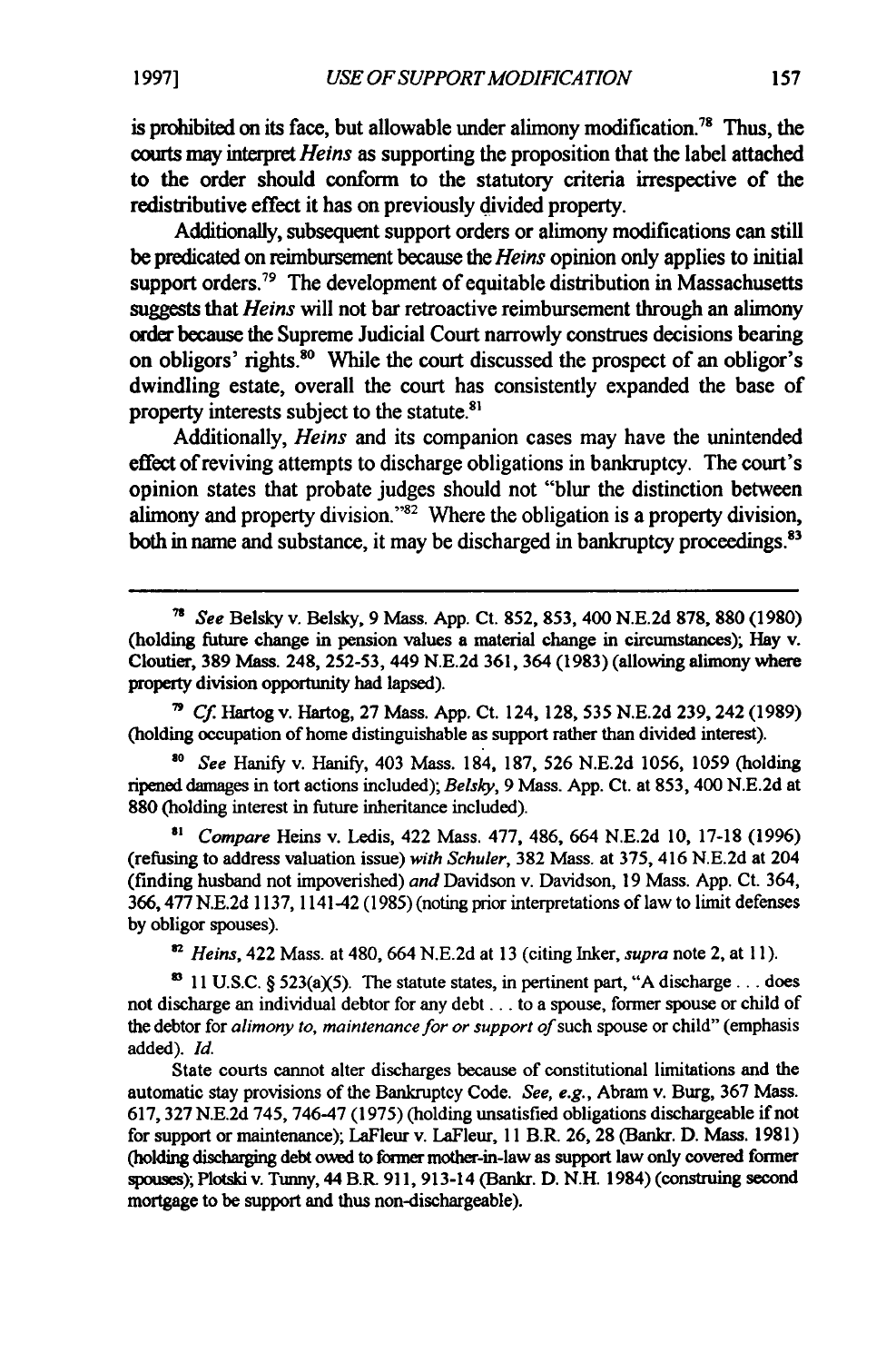**[Vol. II**

The obligee spouse must return to the probate court and petition for initial or modified support in order to replace discharged debts.<sup>84</sup> The dicta in *Heins* could be employed to challenge support orders which are thinly veiled reimpositions of discharged debts where there is no required showing of changed circumstances.<sup>85</sup> This argument is without force, however, as the courts will likely limit *Heins* to prevent this result.

In other jurisdictions, divorce courts have reimposed the debts discharged in bankruptcy as non-dischargeable alimony.<sup>86</sup> Massachusetts has not ruled directly on this issue, however as an issue of first impression, the Supreme Judicial Court will likely limit *Heins* and follow these other jurisdictions **by** allowing modification actions after a successful bankruptcy discharge.<sup>87</sup>

The rationale for modification is predicated on the improved finances of the discharged debtor. *Siragusa,* 108 Nev. at 995, 843 P.2d at 812. It should be noted, however, that the discharged debts were often payable to, or on behalf of, the ex-spouse, thus creating a corresponding "change in circumstances." *Cf* Welford v. Nobrega, **<sup>30</sup>** Mass. **App.** Ct. **92, 100-01, 565 N.E.2d 1239,** 1244 **(1991)** (refusing to extend this rationale to lottery winnings held jointly with another).

**'** Albin v. Albin, **591 F.2d 94, 96-7** (9th Cir. **1979);** *Plotski,* 44 B.R. at 913-14. *See generally* Singer, *supra,* note 4, at **93-97.** Increasingly, the bankruptcy courts look past orders to the nature of the obligation and refuse tQ discharge orders in the nature of support. *See* Darrel Olidge, *Divorce Liens under Section 52209 of the Federal Bankruptcy Code: Resolving Tensions between Family and Bankruptcy Law,* 67 N.Y.U. L. REV. 879, 885 (Oct. 1992) (discussing judicial interpretation of equitable distribution orders in bankruptcy proceedings); *accord* Sinewitz v. Sinewitz, 166 B.R. 786, 788 (D. Mass. 1994).

*35 Heins,* 422 Mass. at 484, 664 N.E.2d at 16.

*<sup>86</sup>See Plotski,* 44 B.R. at 913-14; *Siragusa,* 108 Nev. at 995, 843 P.2d at 812 (analyzing the reimposition of property divisions via alimony after discharge).

*' Compare Churbuck,* 9 Mass. App. Ct. at 468, 401 N.E.2d at 894 *with Siragusa,* 108 Nev. at **996,** 843 P.2d at 813 (distinguishing discharged debt and new obligation); *cf. Brash,* 407 Mass. at 107, 551 N.E.2d at 527 (refusing to apply the automatic stay provision of Mass. R. Dom. Rel. P. 62(d) to attorney's fees awarded to wife). Note that the 1994 revisions to the Bankruptcy Code did include property divisions as non-dischargeable debts under certain conditions. 11 U.S.C.  $\S$  523(a)(15).

Often, debts imposed by trial courts are installment debts between spouses with the obligee comparable to an unsecured creditor. *See Plotski,* 44 B.R. at 911. Some state courts will reclassify the debts as alimony. *See* Siragusa v. Siragusa, 108 Nev. 987, 995, 843 P.2d 807, 812 (1992) (upholding a lower court finding that a master could properly consider the discharge of a property division liability in modifying alimony). The *Siragusa* court rejected the premise that state courts were reimposing the same debts that the federal court had discharged in bankruptcy, focusing instead on the improved financial position of the discharged debtor husband. *See Siragusa,* 108 Nev. at 996, 843 P.2d at 813 (finding alimony modification was new debt imposed by the state in their capacity to regulate marital relations).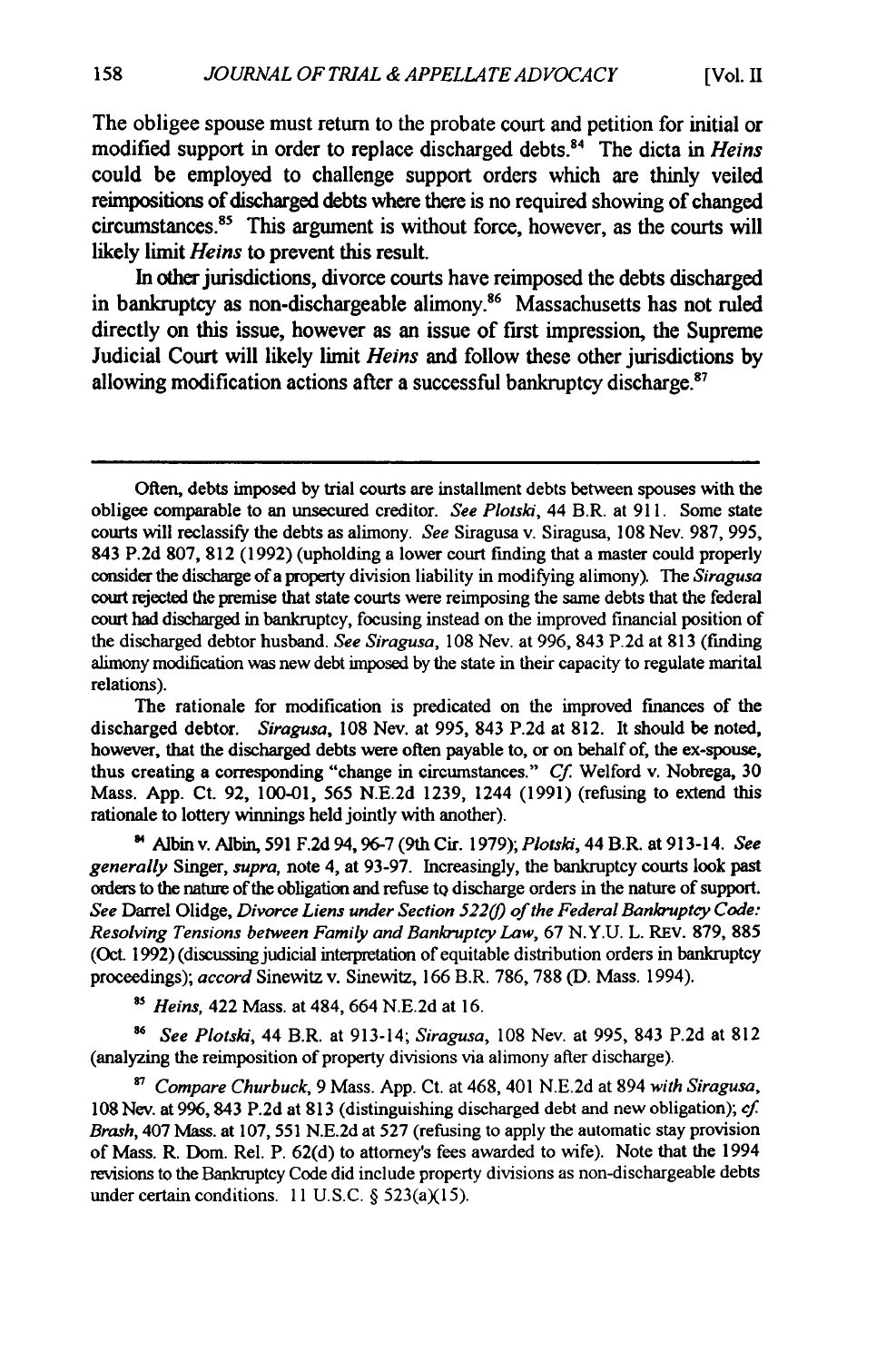#### V. CONCLUSION

The concept of finality in dissolution cases is a legal fiction that cannot be maintained in light of the conflicting equitable considerations employed by the courts interpreting the Massachusetts equitable distribution statute. Judges use wide discretion to make redistributive awards that are unassailable when the accepted statutory findings have been made. The *Hems* decision, notwithstanding its apparent departure from precedent, does nothing to impede redistribution of divided assets. It is, at best, a "speed bump" for probate judges looking to redistribute a wealthier spouse's estate.

Looking forward, economic uncertainties will make the flexibility and tax benefit of alimony payments attractive to payor spouses. These payor spouses will not want to be locked into an onerous property settlement only to see their share firther eroded by subsequent modification orders. Previously, the payor's only defense to repeated redistributions was bankruptcy, however, the 1994 revisions to the Bankruptcy Code and the aggressive expansion of the "changed circumstances" doctrine have foreclosed this avenue. These spouses may instead elect to make larger alimony payments and preserve the modification option for themselves in the event of financial difficulties. $88$  While the courts consistently find reasons to avoid downward modifications, they will inevitably become bound by their own precedents and will have to make them in some cases or risk a charge of gender bias. Consequently, property division has gone from a concept that promised to liberate the parties from each other to one that makes continued economic ties more attractive and litigation more prevalent. In this sense the Massachusetts equitable distribution statute cannot meet its primary objective unless the courts return some stability to the post-marital ownership picture. While the *Heins* court successfully established a minor boundary in alimony jurisprudence, it also drew the map that future judges and litigants will use to circumvent it.

*Michael J. DelTergo*

<sup>&</sup>lt;sup>88</sup> Cf. Rosenberg v. Rosenberg, 33 Mass. App. Ct. 903, 905, 595 N.E.2d 792, 794 (1992) (noting tax benefits and flexibility as rationales for awarding alimony).